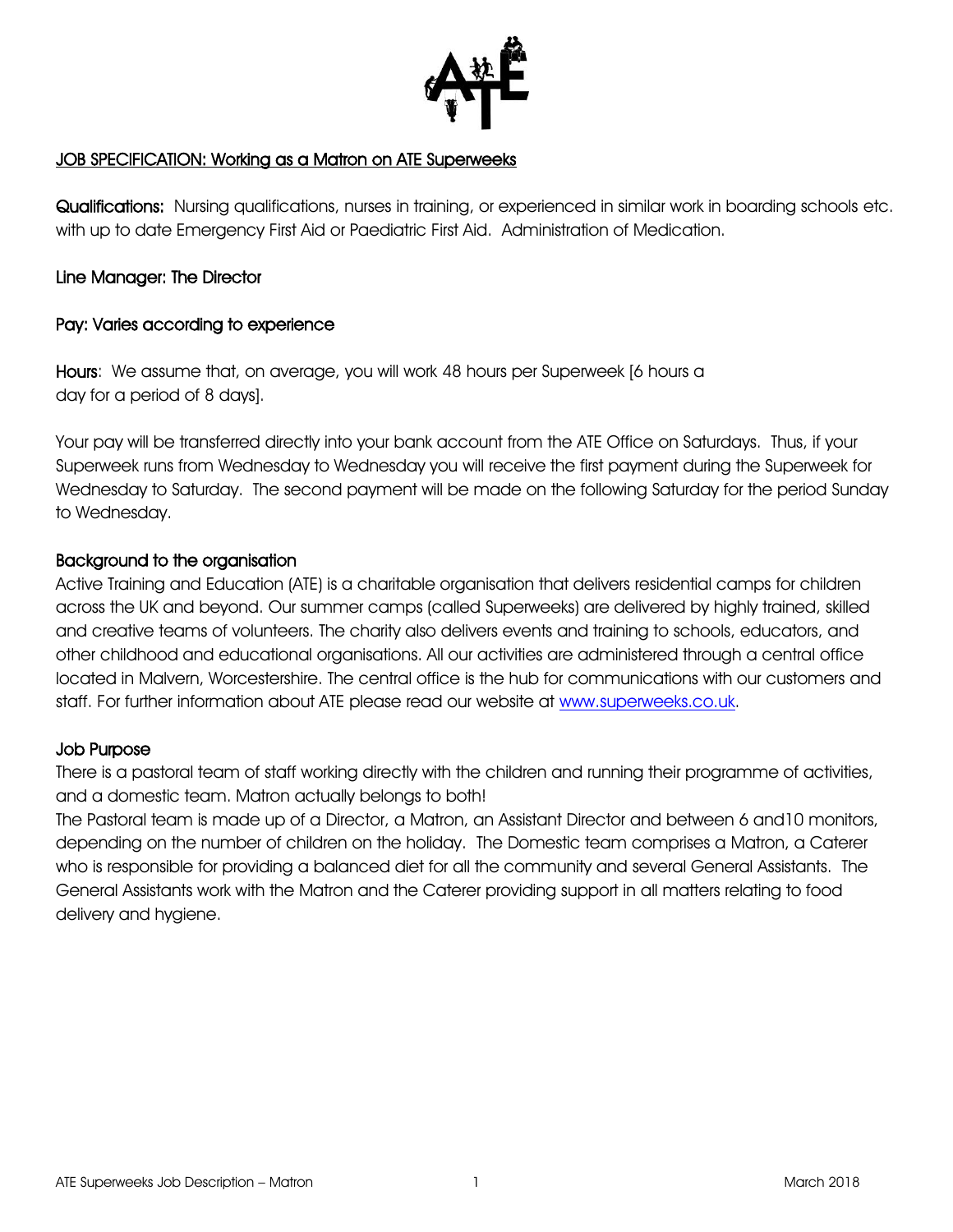

## Roles and Responsibilities

- In Loco Parentis' It is important to understand that the Matron, along with the Director of the Superweek are the only two people who have a formal In loco parentis' responsibility for the children on the Superweek. ATE regulations state that at any one time one of the Director or Matron must be in an accessible place within the centre, usually the 'Directors Office'.
- 'On-call' 24/7. The Matron is required to be 'on-call' for the whole time in case of accidents or medical emergencies, however, this is thankfully a very rare occurrence. On the vast majority of Superweeks, Matrons are able to plan periods of work and relaxation whilst remaining accessible in case of emergency.
- The health of the children and staff
- The hygiene of the premises.

## About your time with us

#### Arrival

The Director of your Superweek will contact you by phone or email to make arrangements for your arrival before the Superweek starts. It is important for you to arrive at the centre 24 hours before the Superweek starts to enable you to get your bearings, to get to know your work space, help make any preparations necessary for the start of the Superweek and to get to know the other staff before the children arrive.

### Bed & Board

Full bed and board is included. We expect you to be resident for the whole period of the Superweek, and will provide a bedroom plus adequate facilities for washing and storing clothes etc. You will usually have a room attached to the surgery to facilitate your work balance.

### Out of work hours

You are welcome to get involved in the life of the Superweek outside of your working hours, and to get to know the children and Monitor team, take part in activities etc. Many find the experience of living in a happy holiday community among an enthusiastic group of young people and spending time in a lovely country setting, to be both stimulating and enjoyable, and return year after year and regard their connection with ATE and its Superweeks as an important part of their lives.

### Daily working hours

There will clearly be some variation in the average hours worked day to day and work may take longer at the start while a routine is being developed and less time towards the end. ATE is not able to pay 'overtime' for hours in excess of hours contracted, so it is important that you plan your workload accordingly.

#### Travel expenses

All reasonable travel expenses (i.e. by the cheapest reasonable route), and any ATE mileage incurred during the week, will be refunded and will normally be paid to you by the Director of your Superweek. If this does not happen for any reason then you should send evidence of travel costs (train tickets, etc.) to the ATE office

ATE Superweeks Job Description – Matron 2008 2 2 March 2018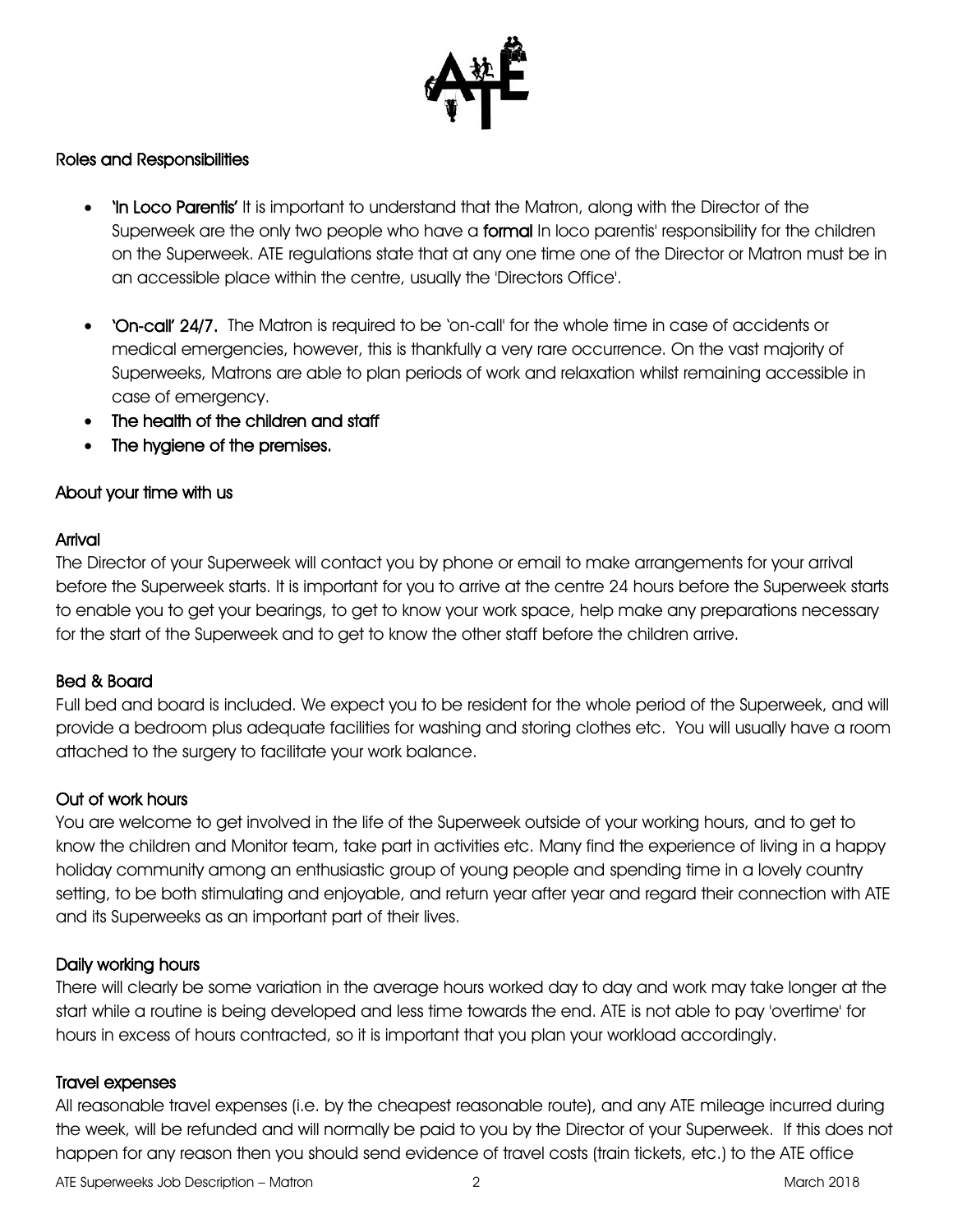

when you return home and a refund will be made into your bank account. For overseas applicants, please note we can only refund travel expenses from the point of entry into the UK to the Superweek/s worked. All travel expenses from your home to the UK point of entry; flights, ferry and Eurostar tickets etc. will be at your own expense.

## Meeting the children's needs

The Director will let you have the children's medical and personal information when you arrive and in the 24 hours prior to children arriving. The record cards hold important information and you will need to read through these making notes of important details such as:

- who will need regular medications
- who is a potential bedwetter (children are told to bring sheets, but matron will need to ensure these have been put on the bed – usually as children are unpacking / over the first meal). It is also a good idea to talk to the child's monitor and devise a plan if a bed was wet
- who has a medical condition it is fine to call parents for more information if needed. Do make sure you note anything the child's Monitor will need to know. Monitors arrive on the coach with the children and will need to be informed on the first evening.
- swimming ability of children.
- where the local Doctors Surgery/ A and E is.

# Twice Daily Surgery

Matron is expected to hold a 'surgery' after breakfast and after supper, to deal with regular medication, normal sore throats, aches and pains, etc. Details of treatments or medicines given are to be recorded on Surgery sheets which will be provided. It is the responsibility of the Matron to nurse anyone who becomes ill (though not many ever do), and to liaise with the local doctor and hospital as and when needed. All medication must be collected in upon arrival and kept in Matron's possession. This includes medication from any staff members who are sleeping in dormitories and therefore do not have a safe place to store medication away from the children.

Maintaining the hygiene of the premises: the Matron works with and oversees the General Assistants to ensure the premises are kept clean and hygienic and do not become a health hazard in any way. Occasionally local cleaners are employed (usually those who work at the particular premises during term time), and in this case it is a matter of liaising with them to ensure the work has been carried out.

Recommended cleaning:

| - Bathrooms and toilets         | Daily |
|---------------------------------|-------|
| - Dining room tables and floors | Daily |

| - Dorm floors and corridors | Every other day |
|-----------------------------|-----------------|
|                             |                 |

- Communal spaces Every other day

Please ensure adequate handwashing facilities (soap and towels) in bathrooms are in place before the children arrive.

# Further Information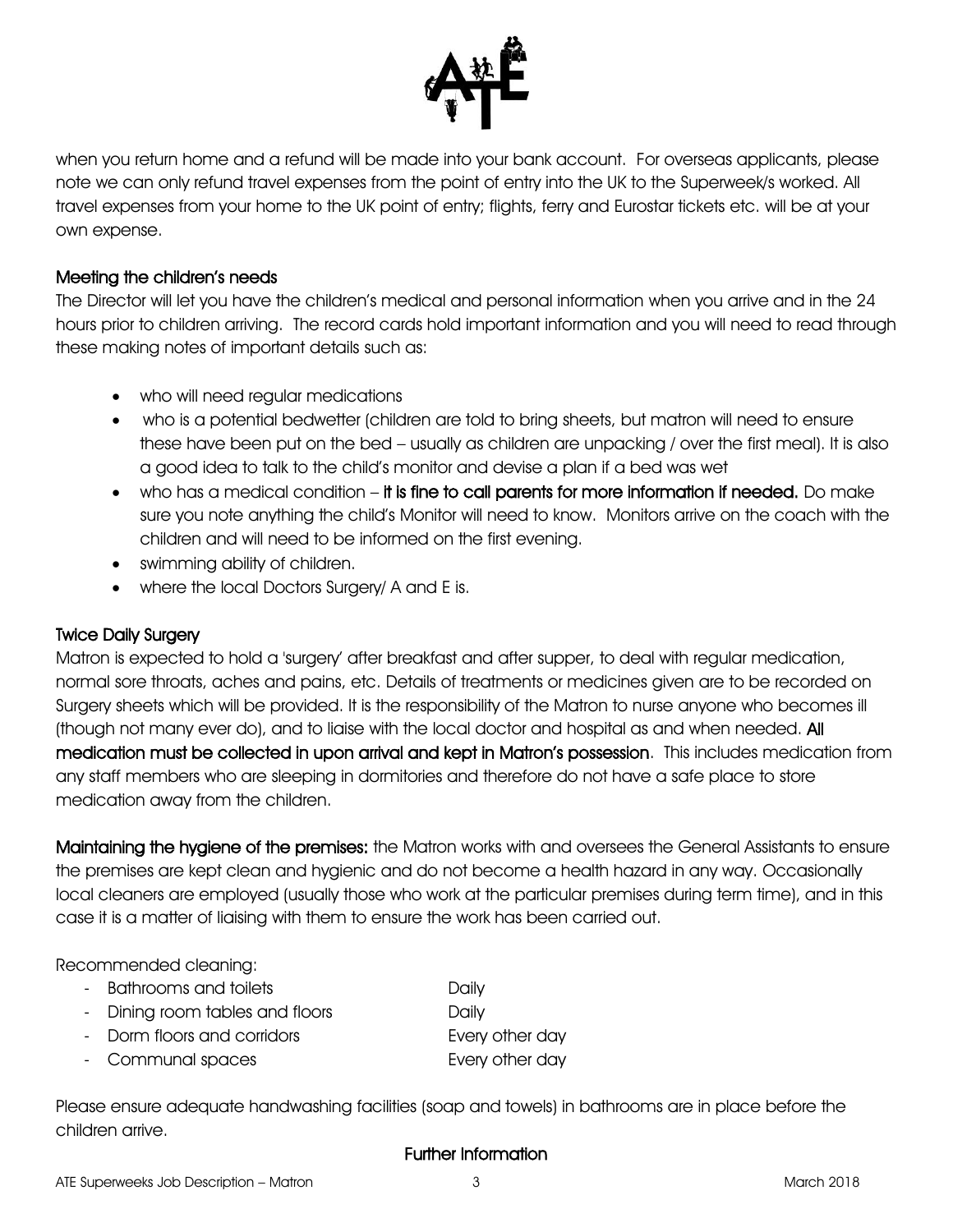

All Superweeks are different and the premises vary considerably. Penn Wood, under canvas, has very few cleaning duties in comparison to Abberley Hall or Moor Park. This will have been taken into consideration in the number/experience of General Assistants on the team. Below you will find a series of suggestions about what you can expect to find and to do. These are guidelines to help you understand the role and to feel confident that you haven't overlooked anything. If there are things that you think we should add/alter please let us know after your Superweek so that we can amend the information for future Matrons.

## Prior to the arrival of the children

Premises Check the premises to establish whether there are enough loo rolls, hand wash, cleaning agents etc. to maintain a hygienic environment. General Assistants will need rubber gloves for cleaning duties of a different colour to the rubber gloves they use for washing up. Some premises provide all cleaning materials and others provide none. Centres are not consistent year to year so we cannot advise in advance. The Director has a cash advance and will be able to cover the costs of any necessary cleaning materials you purchase. Always buy the minimum amount needed to maintain the hygiene and use supermarket own brands where possible to keep the costs down.

Surgery Box Check the contents of the surgery box provided by ATE. Check dates. (Every effort is made at HQ to ensure that supplies are within date but in the busiest weeks sometimes things slip through.) Occasionally you will need to purchase some extra medication. A Matron may buy medical supplies as needed to augment those provided from the office, so long as unnecessary expense is avoided. The Director will reimburse you during the Superweek for any costs. Please only buy what you need for your time with ATE, and only buy small bottles of medicine which will fit in the surgery boxes.

Health and Safety Booklet. Find time to make yourself full aware of the content of this booklet, in particular noting the details around the reporting of incidents and accidents.

# The Matron will meet with the Director. The following will be discussed:

- Surgery times
- Medical supplies
- Arrangements for taking in medicines, and arrangement for keeping anything dangerous locked away (with the key available to the Director and the AD, especially if Matron is out)
- Communication with local doctors, hospitals, etc.
- What the arrangements are for getting a child to Casualty fast if necessary
- Is there anything in the children's record cards that requires discussion
- Specific medical conditions and what is both necessary and appropriate to share with monitors e.g. serious allergies especially those requiring EpiPen treatment would be shared with everyone. An asthma inhaler would be shared with the monitor because the monitor is in charge of this.
- Any relevant information about swimming from the record cards
- What rooms are to be cleaned daily and which from time to time
- Where cleaning equipment is
- Cleaning supplies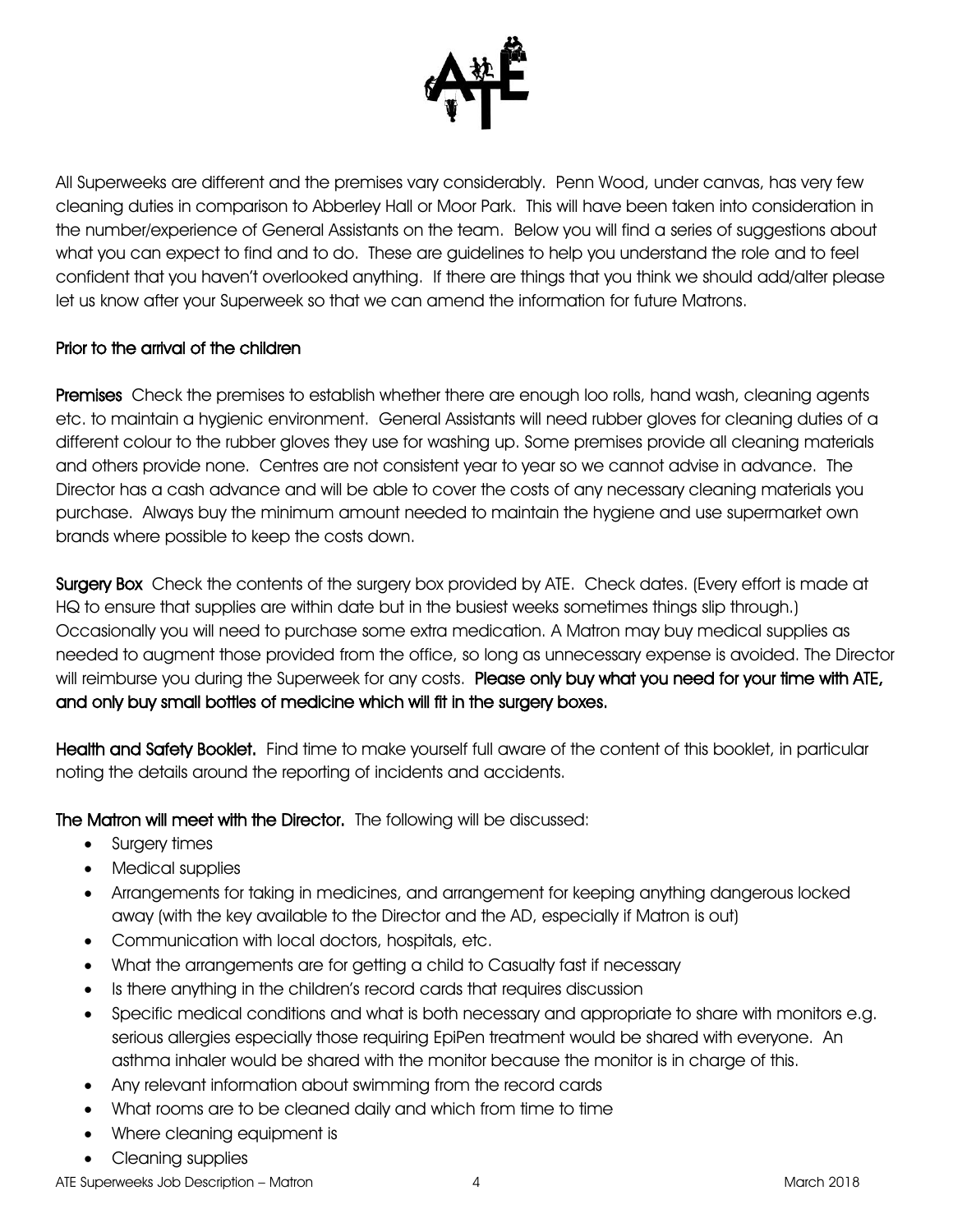

- When is the best time to do dormitories and bathrooms
- The supply of Surgery Record Sheets and what to record on which
- Relations with the Caterer
- Relations with General Assistants, and your role in looking after their welfare including work rotas and time off
- Relations with Monitors
- Attendance at Monitors' meetings
- Any staff medical needs
- Relations with children, and how far you will take part in their activities
- System for knowing when you are out, and for how long
- Systems for keeping an eye out for bedwetters, and washing wet sheets, etc., if necessary
- The washing of clothes in emergency in general, and that you are the person in charge of the washing machine

The Matron and Caterer will meet together with the Director. The following will be discussed:

- How many staff will the Matron need for cleaning, and for how long?
- How many staff will the Caterer need in the kitchen and for how long?
- How will GAs be organised to lay tables, wash up and serve up food?
- When will domestic staff eat? Before or after the children? How will this be organised?
- How can a rota be worked out so that no-one feels they have the worst jobs every day?
- How is time off to be organised?
- Procedure if at any time either Matron or Caterer feels the system is not working

# On the first evening

- During unpacking circulate the dormitories to introduce yourself
- Collect in all medicines, make sure they are clearly labelled and stored in a safe place
- If you have any doubts about a medication/treatment, call the parent/guardian
- Check discreetly that bedwetters have suitable plastic sheeting in place
- At the evening meeting make sure that monitors are aware of health needs of those children in their teams, who needs to carry an inhaler etc.
- Encourage monitors to tell you if at any stage they have concerns about someone's health and wellbeing, including eating. It is important that all children have sufficient food even if they are 'fussy' eaters. You will be able to liaise with the Caterer to address this.
- Make sure the Director announces when and where surgery is

# During the Superweek

- Where possible it is good practice to meet daily with the GAs and Caterer for a coffee break or similar so that there is a regular time when the whole team get together. If the Director is able to drop into this regular session it is an ideal time to check that all is going well with cleaning, food quantities etc.
- Hold twice daily surgeries at regular times
- Work alongside the General Assistants to maintain hygiene, following the cleaning guidelines.
- Change bedding/wash pyjamas etc. for any bed wetter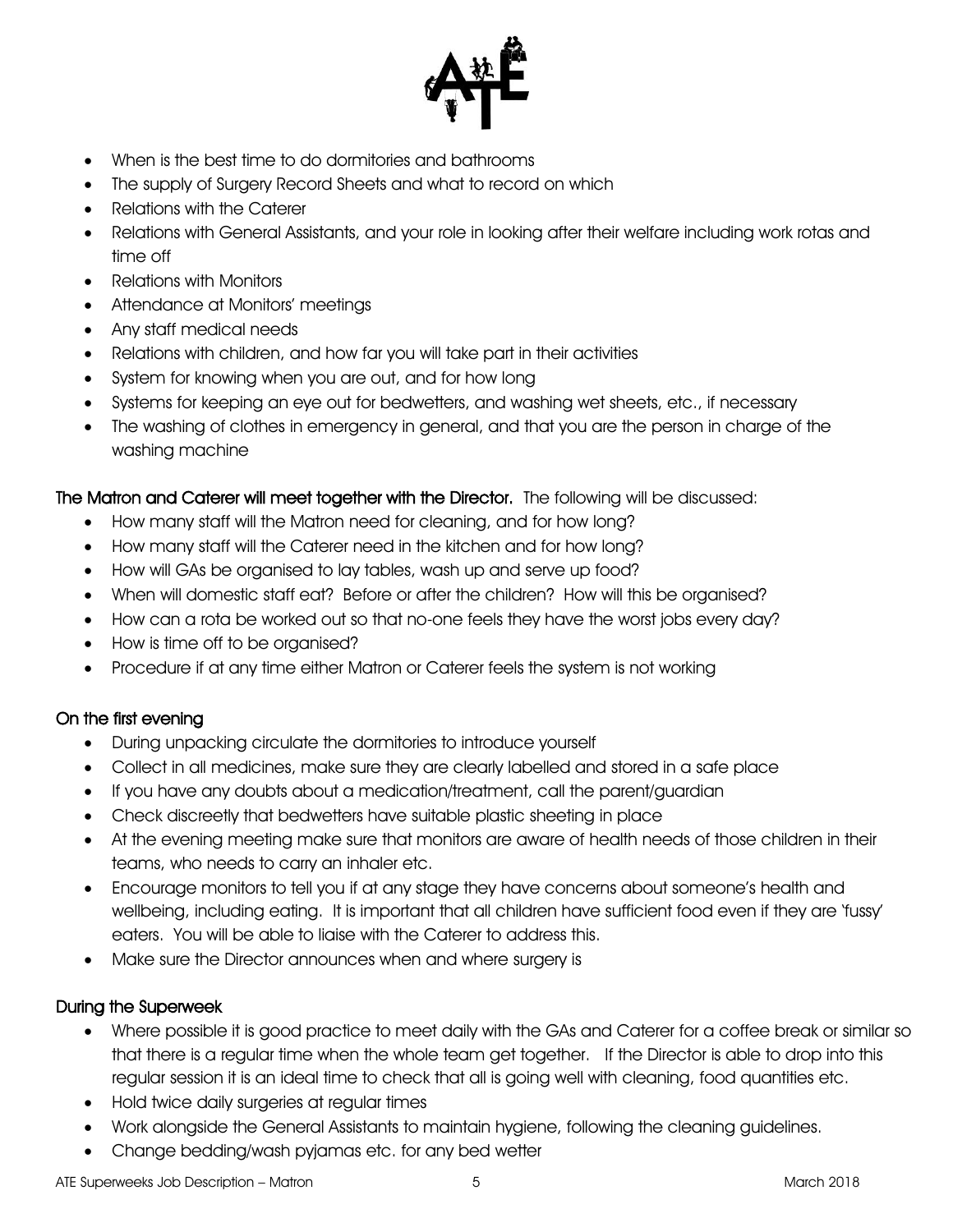

- Provide support for homesickness. May need to keep parents in the picture. This will be done in collaboration with the Director.
- Prepare First Aid kits for groups taking their teams off site.
- Any health concerns, contact the local doctor's surgery and if necessary take the young person for an appointment. In case of an accident it may be necessary to attend A & E.
- Telephone parents to inform them if the above courses of action are necessary
- You will be working in close contact with the Director and Assistant Director. Activities such as swimming will be scheduled in advance as these require the presence of the matron.
- It is important throughout to notify the D/AD of your whereabouts in case you are needed, even when having a break.
- Inform the Director if you need to go off site. Any 2 of the Director, Assistant Director and Matron must be on site at all times (except on the day of the excursion)
- Excursion. You will need to accompany the coach taking all medication etc. and first aid kit. Often you will be asked to drive and follow the bus in case someone needs to go to A & E etc.
- You may need to use the centre's washing machine to wash some clothes for some children
- You are likely to be one of the few people to have a car onsite. There may be an occasion when you need to provide a lift to/from the train station etc. If you go shopping it is helpful to find out if you can get anything for the Director etc.

# Towards the end of the Superweek

- If you have not previously telephoned parents about a medical issue that has arisen, write a note to go home in the suitcase. This would only be for something relatively minor, anything more significant the Director (or you) would have informed the parents of at the time.
- Make sure that all medication is correctly labelled and returned to the young person on the morning of departure. Usually bags are packed and dormitories are cleared before breakfast on the day of departure. This enables the matron to give medication to children and see that it is put in suitcases during breakfast.

# After the Children have left

If you are the last Superweek at the Centre:

- At ATE we leave premises in better condition than we find them which enables us to negotiate lower rents and to keep the cost of the holiday as low as we can. The clear up after the children have departed requires good motivational skills as all staff are tired!
- There will be some pastoral staff as well as the GAs to help in this task. It is a good idea to have some lists for them to work from so that everyone can leave by the early afternoon
- The Director will have lists of furniture movements etc. and may ask the GAs to help put items back where they came from
- In between managing your surgery 'pack up' keep an eye on progress and encourage the weary!
- Pack the surgery box making a note of anything that is missing or that you think should be included in future
- Put together all surgery reports, medication lists, incident and accident forms and hand the complete package to the Director for returning to the ATE office
- Collect up unused household items, hand wash, cleaning agents etc. and pack to send back to the office If there is another Superweek coming in behind you: